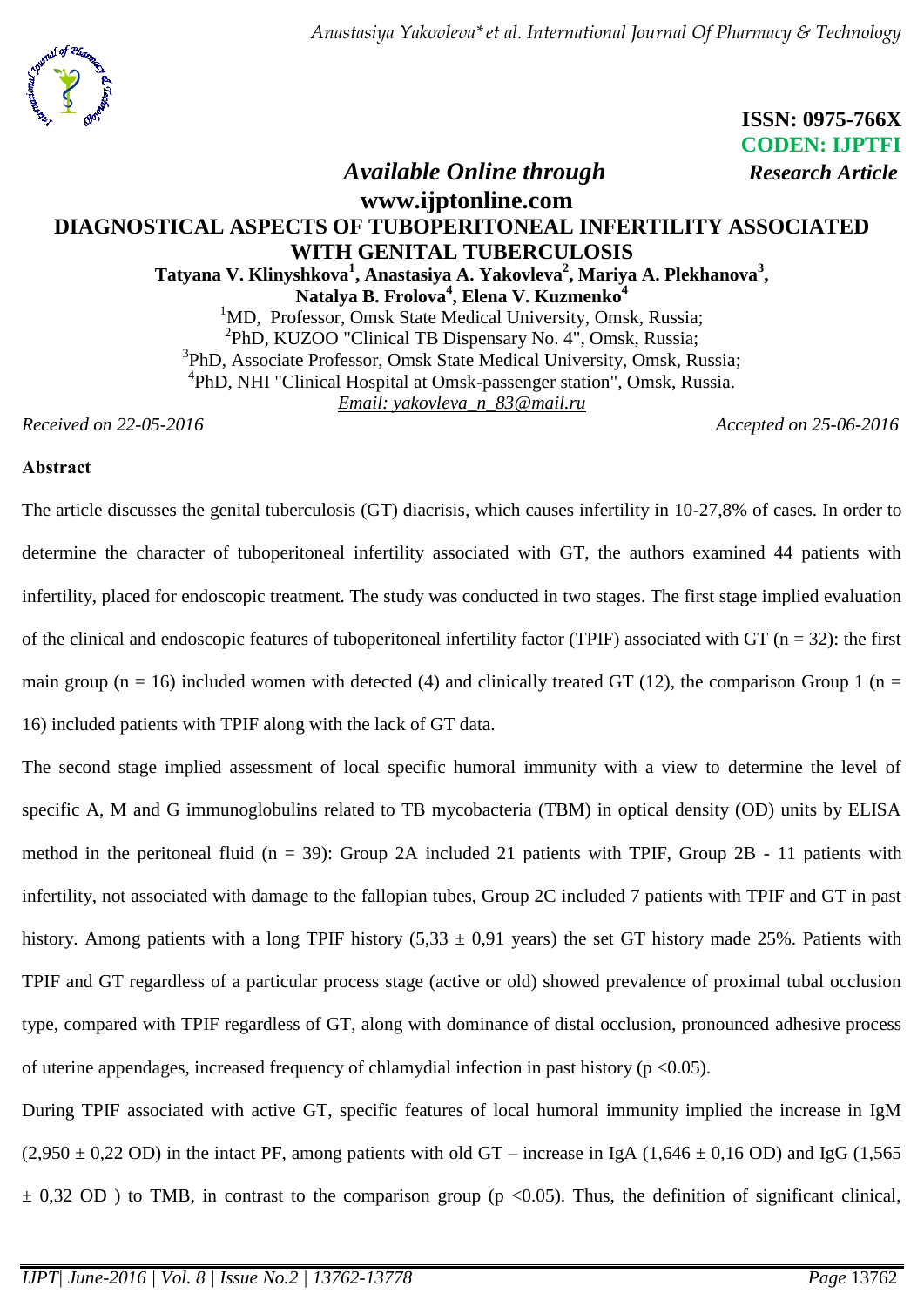*Anastasiya Yakovleva\*et al. International Journal Of Pharmacy & Technology*  endoscopic, and immunological features typical for tuboperitoneal infertility associated with genital tuberculosis is recommended at suspicion on GT and laparoscopic surgery in patients with a long tubal infertility. This will shorten the time of disease disclosure, and therefore increase the effectiveness of treating patients with GT.

### **Key words**:

Infertility, Tuboperitoneal factor, Genital tuberculosis, Local specific immunity, Diacrisis.

### **Introduction:**

In the current demographic conditions, the problem of infertility is extremely topical: there are approximately 10% of infertile couples in Europe, in the United States - 8-15%, in Canada - about 17% in Australia - 15.4%, in Russia - 18- 25,8%; this tendency does not tend to decrease (15% is a critical level according to WHO) [1, 2, 3, 4, 5]. The most significant reason of female infertility is the ascending genital infection, which leads to the TPIF development, which is a "leader" in the female infertility structure - 30-85% [4, 6, 7, 8]. Tuberculosis still remains the global public health problem, its incidence rate among women has increased by 81,8% for the past decade [9, 10].The urogenital tuberculosis takes the lead among all forms of extrapulmonary tuberculosis [10, 11, 12]. Genital tuberculosis (GT) makes 25% in the urogenital TB structure, within the extrapulmonary forms its share ranges from 1% in the US to 18% in India (in Russia - 12,5-16%), and it is increasingly often found in Europe [12-17]. Currently, GT causes female infertility in 10-27,8% of cases and it is considered as an extremely topical medical and social problem due to its development in women of reproductive age [16, 18-23]. Infertility is a typical GT symptom, which occurs in 10- 85% of patients [15, 16, 22-25].

Questions related to GT diacrisis represent a very complex problem. Clinical signs of genital tuberculosis are nonspecific, bacteriological diacrisis methods are laborious and less informative because of little information related to bacterioexcretion; histological methods have low sensitivity, (including Mantoux test, and DST), and the information on the results of endoscopic examination of the pelvic organs in the case of infertility and GT is limited [12, 19, 21, 27, 28]. The application of molecular genetic methods (PCR) improved diacrisis of extrapulmonary tuberculosis [9, 21, 27, 28], however, the information regarding informativity of this method in the GT diacrisis is controversial, many authors noted lack of sensitivity and a significant number of false negative results [16, 27, 28, 30, 31]. Specific process is often detected in chronic phase flow, resulting in TPIF in 74,7-97% of clinical observations, which indicates poor prognosis for recovery of fertility [12, Kulshrestha V, Kriplani A, 11, Sharma J.B., 2015, 16, 23,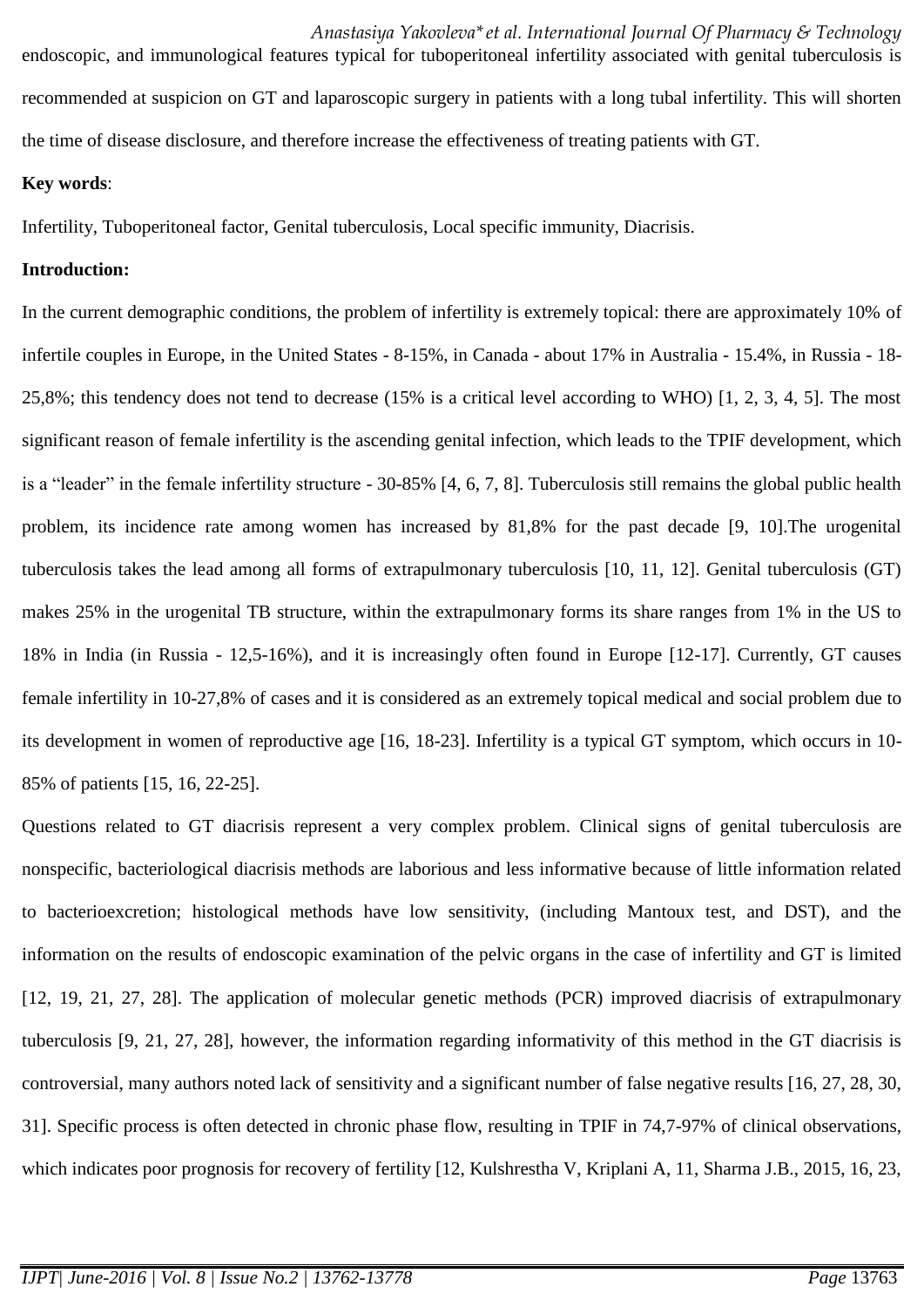24, 32].Examination of the humoral immunity, including tissue immunity, in patients with TPIF is a promising method for diacrisis of the ascending genital infection.

Research works in this field provided data for the study of anti-Chlamydia antibodies to Chlamydia trachomatis in the peritoneal fluid, follicular fluid in patients with TPIF, for diagnosticating the ascending chlamydial infection, relevant in case of female infertility [7, 33, 34]. Earlier studies of the local specific humoral TB immunity in patients with TPIF showed quite high informativity of the method [35-37]. In this regard, the questions related to endoscopic evaluation of features and performance of the local humoral immunity for timely TPIF diacrisis associated with genital tuberculosis are highly relevant, for this will undoubtedly have a positive impact on the fertility recovery in these patients.

**Research objective:** Determination of significant endoscopic and immunological signs, typical for tuboperitoneal infertility associated with genital tuberculosis.

**Мaterials and methods:** This research implied a prospective study on the basis of gynecological department of NGEI "Clinical Hospital at the Omsk-Passenger station", JSC "Russian Railway" and PHCIOO "Clinical TB Dispensary No. 4" in Omsk, which included 44 patients aged between 23 and 39, who were under laparoscopic treatment (LT) related to infertility in 2011-2013. The ethics committee approved the study and informed consent was obtained from all patients.

The first stage implied evaluation of the clinical and endoscopic TPIF features associated with genital tuberculosis, and a comprehensive phthisiopelvic exam  $(n = 32)$ . In this regard, two groups of patients were selected. Criteria for inclusion into the first main group were the following: reproductive age, the observation related to infertility for more than 2 years, laparoscopic TPIF confirmation, detected or old genital tuberculosis (after basic therapy completion). Criteria for inclusion into the comparison Group 1 were the following: reproductive age, the observation related to infertility for more than 2 years, laparoscopic TPIF confirmation and the lack of GT data. Sampling of peritoneal fluid was performed in patients of both groups.

In accordance with the set criteria, the first main group  $(n = 16)$  included women with detected (4) and clinically treated (12) GT; the first comparison group ( $n = 16$ ) included patients with TPIF and the lack of data related to genital tuberculosis. The second stage implied evaluation of tissue specific humoral immunity according to the level of specific immunoglobulins of A, M and G classes relating to tuberculosis mycobacteria (TMB) in optical density units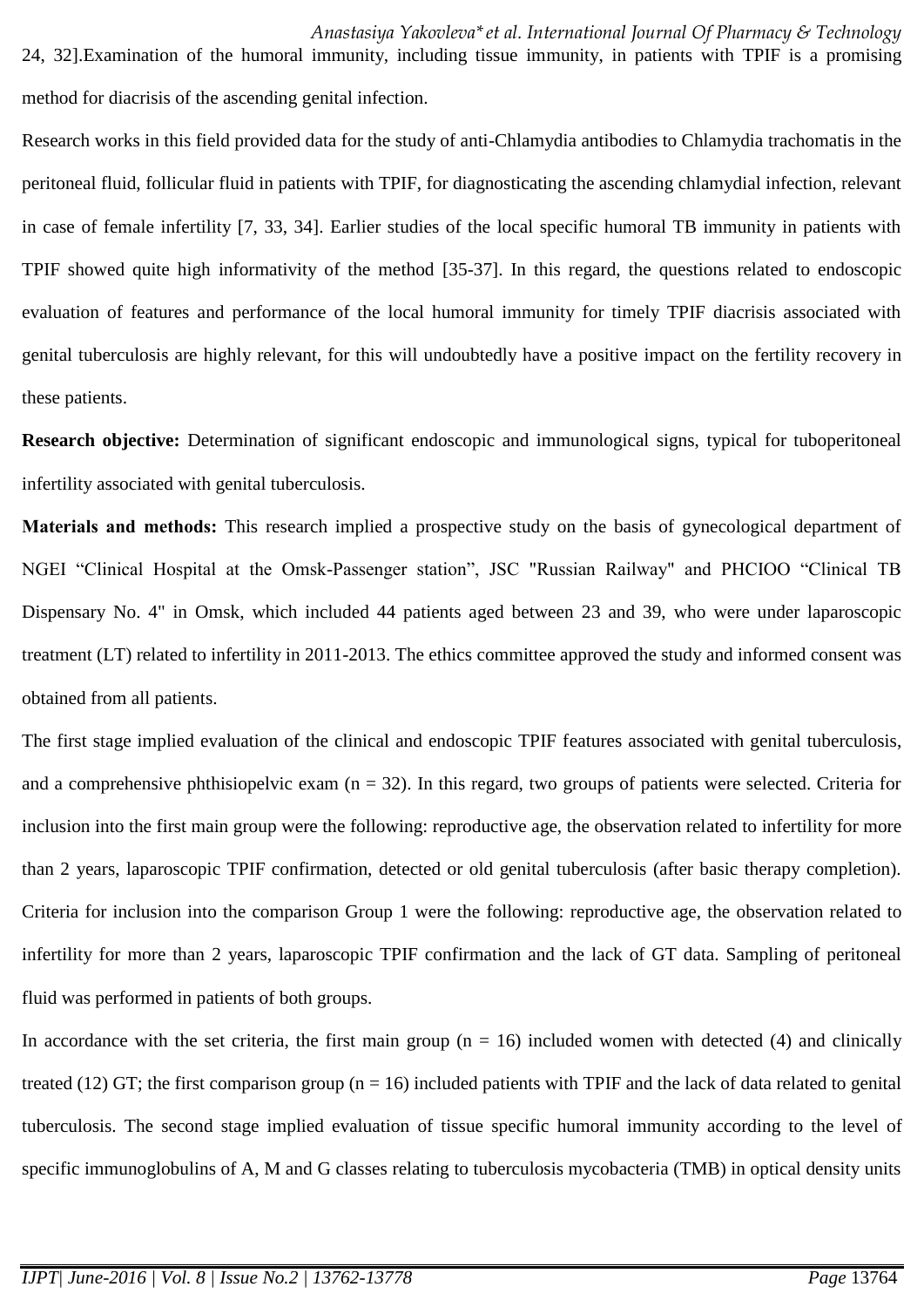(OD) by enzyme-linked immunoassay (ELISA) in the peritoneal fluid of 39 patients (88 6%, who were under LT). In this regard, three study groups were selected.

Criteria for inclusion into the Group 2A were the following: reproductive age, the duration of observation related to infertility for over 2 years, laparoscopic TPIF confirmation, peritoneal fluid (PF) sampling.

Criteria for inclusion into Group 2B were the following: infertility, not associated with the fallopian tubes involvement, according to laparoscopic data, PF sampling. Criteria for inclusion into Group 2C were the following: previously detected genital tuberculosis on completion of the basic course of therapy, TPIF detection, according to the LT data, PF sampling. In accordance with these criteria, Group 2A included 21 patients with TPIF, Group 2B - 11 patients with infertility, not associated with the fallopian tubes involvement (endometriosis, tumor-like pelvic mass, polycystic ovarian syndrome, PCOS), Group 2B included 7 patients with TPIF and genital tuberculosis in past history (Figure 1)



**Figure 1.Examination chart.**

# $(TFI = TPIF, GTB = GT)$

The diacrisis "genital tuberculosis" was established by a commission (the order of the Health Ministry of the Russian Federation No. 109 dated 21.03.03 "On improvement of Antituberculous Measures in the Russian Federation") based on a comprehensive examination. Comprehensive examination of patients with infertility, along with clinical, included traditional methods of staged infertility diacrisis: ultrasound examination of the pelvic organs, metrosalpingography, laparoscopy with PF sampling, hysteroscopy, timed endometrial biopsy of fallopian tubes, histological examination. Diacrisis of genital tuberculosis required the application of the following traditional methods: bacterioscopic, bacteriological, laser fluorescence of plasma (LFP), tuberculin diacrisis, DST, trial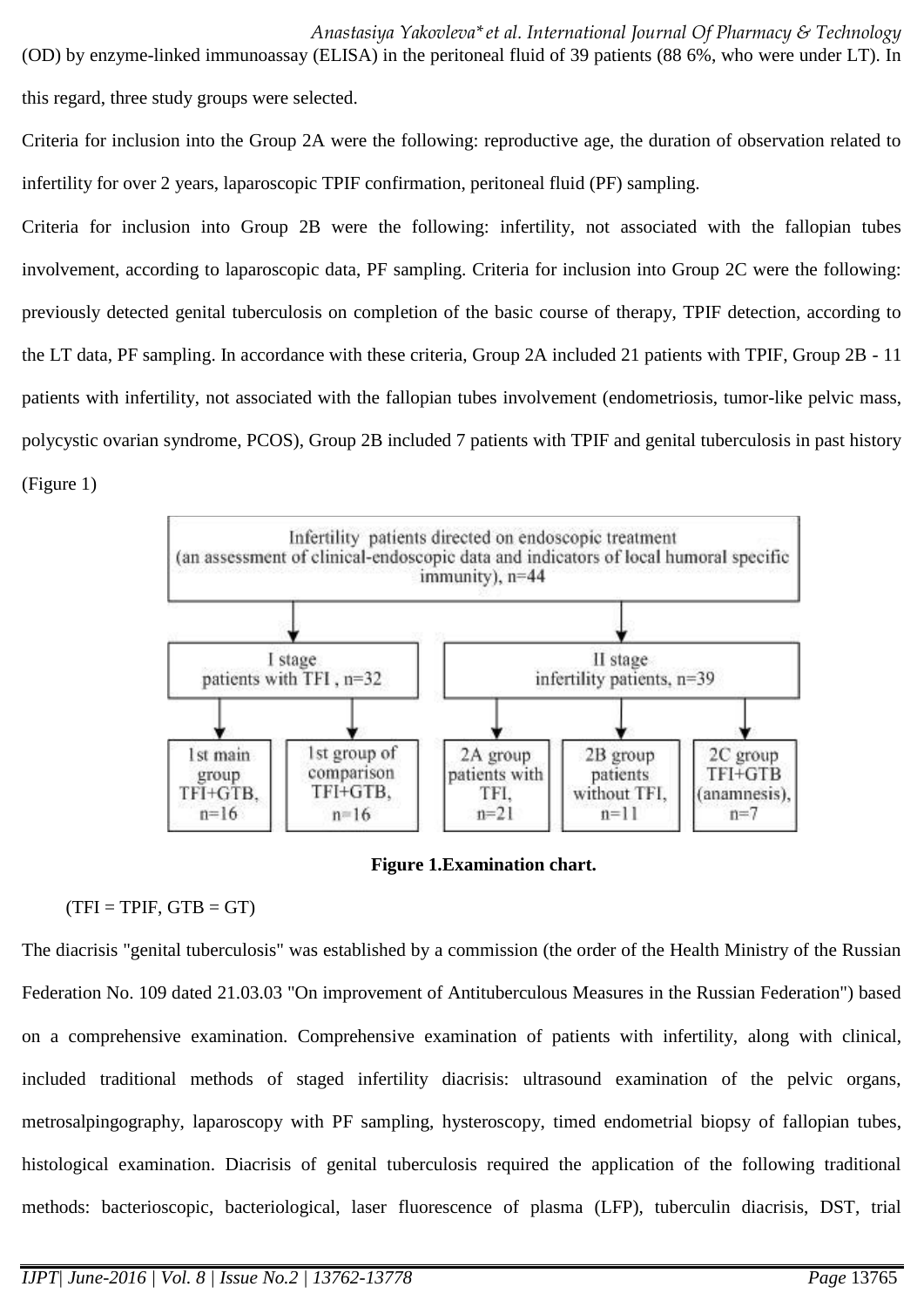treatment. The authors used adjuvant methods: polymerase chain reaction (PCR) of menstrual blood, biopsies of internal genitalia, immunological examination with the assessment of the modified reaction of blast lymphocyte transformation with tuberculin stimulation (mRBLT with STD-L) by the stimulation index (SI), the definition of interferon -gamma (IFN-γ with STD-L, pg / ml) in control samples of blood and after tuberculin induction in suboptimal dilution, as well as ELI with a view to determine levels of specific immunoglobulins to TMB in blood serum. The specific humoral tissue immunity was assessed by determining the level of specific immunoglobulins of IgA, Ig M and Ig G to M. tuberculosis in OD units by using ELISA in the peritoneal fluid obtained during laparoscopy (test system «Omega», UK). PF sampling was conducted before performing surgical operations on the pelvic organs: through the tip of the suction introduced through a side trocar, the supernatant fluid was subject to ELISA (test system «Omega», UK) [37]. Given the lack of recommendations of the test system manufacturer regarding PF examination, the authors studied intact and diluted fluid of 39 patients.

Statistical analysis was performed using STATISTICA-6 packages, biostatistics and MSExcel software. In all statistical analysis procedures, the critical value of p made 0.05 (ranking with regard to three levels of statistically obtained significant differences:  $p \le 0.05$ ;  $p \le 0.01$ ;  $p \le 0.001$ ). The average sample values of quantitative characters are given in the text in the form of  $M \pm SE$ , where M - single sample mean, SE - standard error of the mean value. In distribution of values different from normal ones, the median was indicated  $(P_{0.5})$ , 25 - percentile  $(P_{0.25})$  and the 75 percentile ( $P_{0.75}$ ). In the analysis of contingency tables, the  $\chi$ 2 values were estimated. Variance analysis with clustering was used to determine significant clinical and endoscopic signs of TPIF associated with genital tuberculosis.

#### **Results and Discussion**

In studying the clinical and endoscopic features of the verified tuboperitoneal infertility at the first stage, among patients of the first main group ( $n = 16$ ), in 4/16 patients the GT diacrisis was first established, 12/16 women completed the basic TB therapy course (clinically treated GT). The average age of patients in the studied groups had no statistical difference (31,67  $\pm$  0,83 and 30,12  $\pm$  1,15 years, respectively, p = 0.294). The rate of primary and secondary infertility had no essential distinctions in patients of the studied groups (p>0,05). Primary infertility dominated in the first main group - 11 women (68,7%), against 7 (43,7%) patients in the first group of comparison  $(p=0,192)$ . Long infertility (5 years and more) was equally often revealed in both groups ( $p>0,05$ ). Thus, the average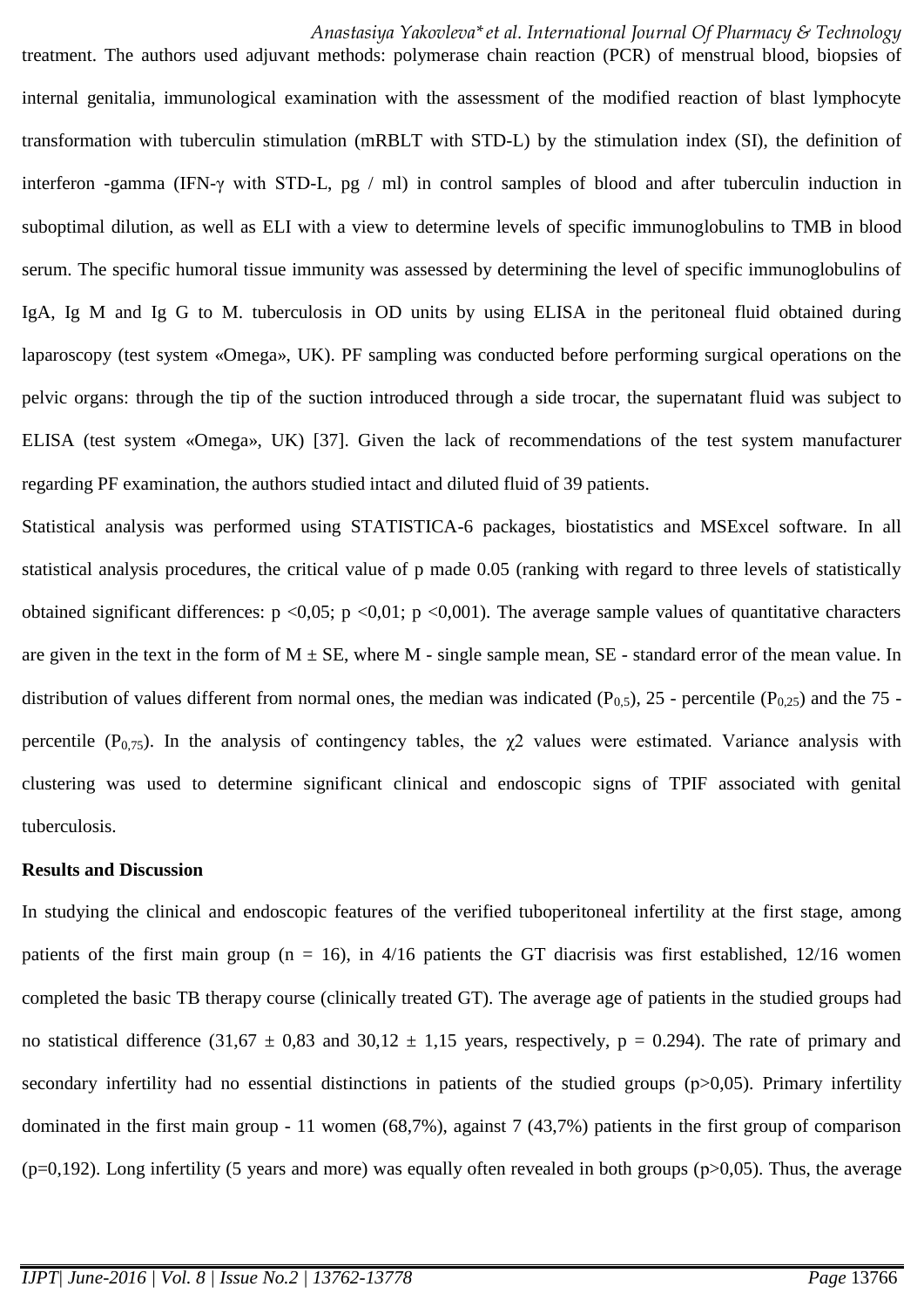duration of infertility in the first group made  $6,4\pm1,05$  years with the range of 2 - 16 years, in the first group of comparison -  $4,8\pm0.7$  years with the range of 1 - 12 years (p=0,215).

The authors paid attention to the high frequency of surgical interventions on the pelvic organs in the history of patients in both groups (8/16 and 6/16 in the first main group and in the first control group,  $p = 0.722$ ). The number of operational cases in the first main group of patients made 11, exceeding 1.8 times the figure in the second comparison group (6 cases) ( $p = 0.156$ ). The study therefore detected a threefold prevalence of operations on the fallopian tubes in the main group (reconstructive plastic surgery, tubectomy in regard to ectopic pregnancy): the total number of surgical interventions on the fallopian tubes made 9/16 cases, given the repeated operations on the fallopian tubes in every second patient, in the first comparison group - 2/16 ( $\chi^2$  = 4,664, p = 0.026). Some authors [10, 23, 31]note specific feature of medical history of patients with genital tuberculosis - a long, sometimes lasting for years, inpatient and outpatient ineffective treatment of pelvic inflammatory disease (PID), including operational cases.

Laparoscopic examination detected a one- or two-way occlusion of the fallopian tubes in 14/16 patients of the comparison group, in the main group - in  $10/16$  women (p = 0.222) (Table 1). Bilateral complete occlusion was detected in 5/10 patients of the first main group and in 8/14 patients of the first group ofcomparison (p>0,05). Partial occlusion of the fallopian tubes was equally frequently detected in both groups (2 cases in each group). Uterine tubes patency was observed in 4/16 (25%) patients of the first main group upon unexpressed adhesive process. Different scholars believe that the uterine tubes retain patency under GT in 11.7 - 47% of cases [15, 21, 26, 29, 38].

| Laparoscopicfindings  | The first main group,<br>$n=16$ |       | The first group of<br>comparison,<br>$n=16$ |         | Total<br>$n=32$ |      |  |
|-----------------------|---------------------------------|-------|---------------------------------------------|---------|-----------------|------|--|
|                       | Abs.                            | $\%$  | Abs.                                        | $\%$    | Abs.            | $\%$ |  |
| Stateofuterinetubes   |                                 |       |                                             |         |                 |      |  |
| Full occlusion of the |                                 |       |                                             |         |                 |      |  |
| uterine tubes:        | 10                              | 62,5  | 14                                          | 87,5    | 24              | 75,0 |  |
| - total               | 8                               | $50*$ |                                             |         | 8               | 25,0 |  |
| - proximal<br>-distal | $\overline{2}$                  | 12,5  | 14                                          | $87,5*$ | 16              | 50   |  |
| Partialocclusion      | $\overline{2}$                  | 12,5  | $\overline{2}$                              | 12,5    | $\overline{4}$  | 12,5 |  |
| Patenttubes           | $\overline{4}$                  | 25,0  |                                             |         | $\overline{4}$  | 12,5 |  |

|  |  | Table 1. Laparoscopic signs of TBIF, associated but not linked to genital tuberculosis, abs. (%). |  |
|--|--|---------------------------------------------------------------------------------------------------|--|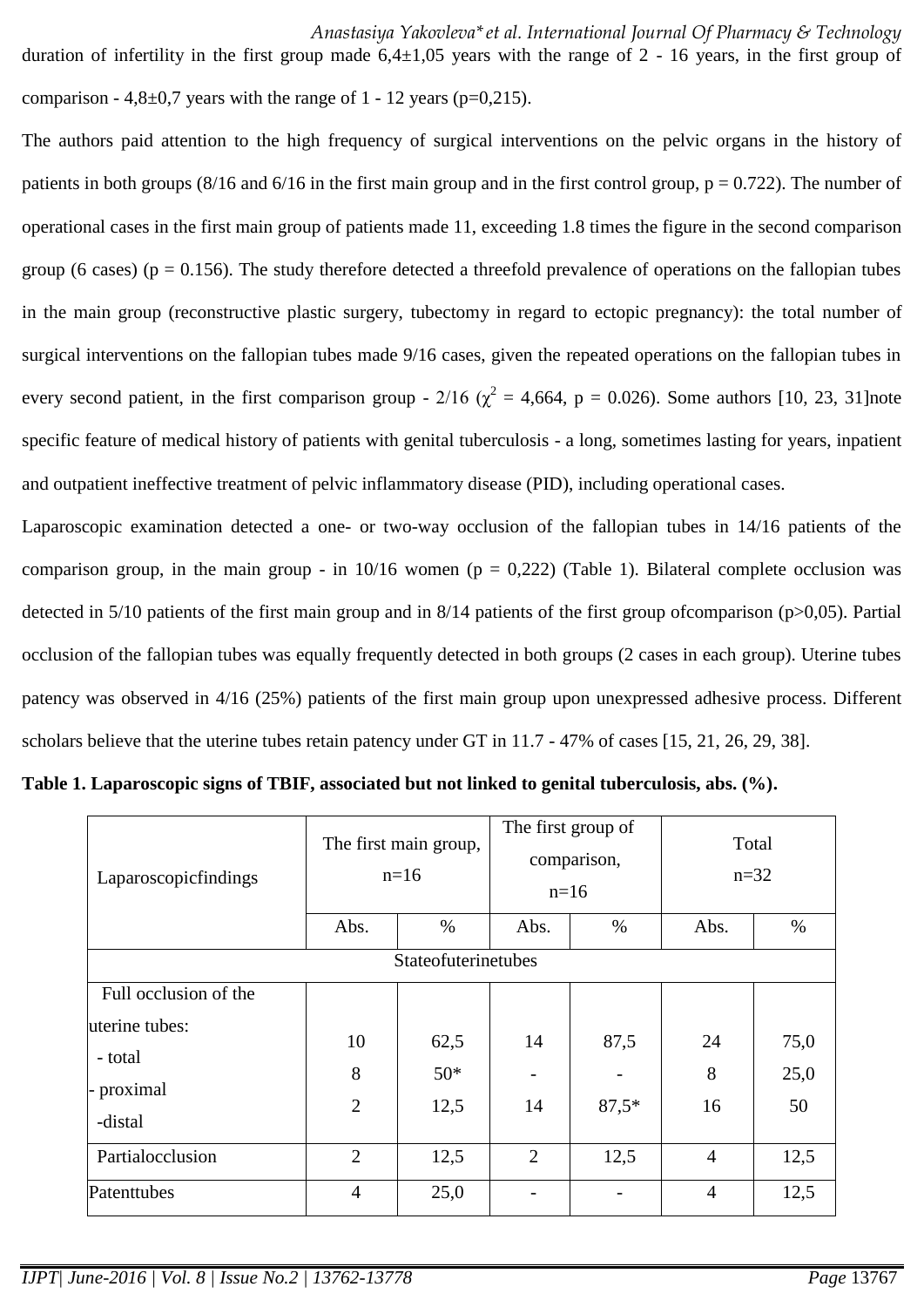| Specific signs (peritoneal<br>eruptions, adhesions etc.)                                   | 9  | $56,2*$ |    |       | 9  | 28,1 |
|--------------------------------------------------------------------------------------------|----|---------|----|-------|----|------|
| peritubal and/or periovarian adhesions                                                     |    |         |    |       |    |      |
| Absence                                                                                    | 2  | 12,5    |    |       |    | 6,5  |
| $1-2$ degree                                                                               | 11 | 68,7    |    | 31,3  | 16 | 51,6 |
| 3-4 degree                                                                                 | 3  | 18,7    | 11 | 68,7* | 14 | 43,7 |
| * Level p< 0,05 when comparing the first main group and the first group of comparison, $2$ |    |         |    |       |    |      |

Proximal occlusion of uterine tubes was dominant in the first main group – 8/16 cases, whereas in the first group of comparison, proximal occlusion was not detected ( $\chi$ 2 = 8,167, p = 0.004). The frequency of distal tubal occlusion in patients of the first main group made 2/16, in the first group of comparison -  $14/16$  cases ( $p < 0.001$ ). In the first main group of patients, distal occlusion of the third-fourth stage (according to J. Doonez) was detected in 2/10 cases, in contrast to the first group of comparison, where prevalence of this type of occlusion was detected in 10/14 cases ( $\chi^2$  = 4,286,  $p = 0.038$ ).

Chlamydial infection in past history was detected among patients with occlusion in the first comparison group in 6/14 (42.8%) of cases (37.5% of patients in the comparison group), in contrast to the patients of the main group, wherein this infection was not detected ( $\chi$ 2 = 5,128, p = 0.024). Findings of this study are consistent with other research findings related to low risk of chlamydial infection in patients with pelvic inflammatory disease (PID), leading to the distal occlusion of the uterine tubes (20-44%), complicated by infertility of every fourth patient [34, 39, 40 M. A. Huaman, C. T. Fiske, 2015].

The frequency of adhesive process (according to J.F. Hulka et al.) had no significant differences (14/16 and 16/16 cases in the main group and in the comparison group), but its severity was statistically very different: stage 1-2 dominated in the first main group (11/16 cases), stage 3-4 was predominant in the first control group (11/16 cases)  $(\chi2 = 6,222, p = 0.013)$  (Table 1).

Most (9/16) patients ( 56.2%) of the first main group during the pelvic exam were marked by the "rosary" type tortuosity of the uterine tubes, multiple grutum on pelvic peritoneum, serous cover of the uterus and tubes; patients of the comparison group had none of the mentioned macroscopic signs ( $\chi^2$  = 9,894, p = 0.002). According to research findings, various degrees of peritubal and/or periovarian adhesions were detected in 32,6 - 80% of women with GT, in 33,3-68,8% - tubercles, hyperemia of the peritoneum [Sharma J.B., Sneha J., Singh U.B., 2015; 14, 18, 21, 26, 29, 38]. Other manifestation of adhesions – the Fitz-Hough-Kurtissyndrome, which had been initially described as a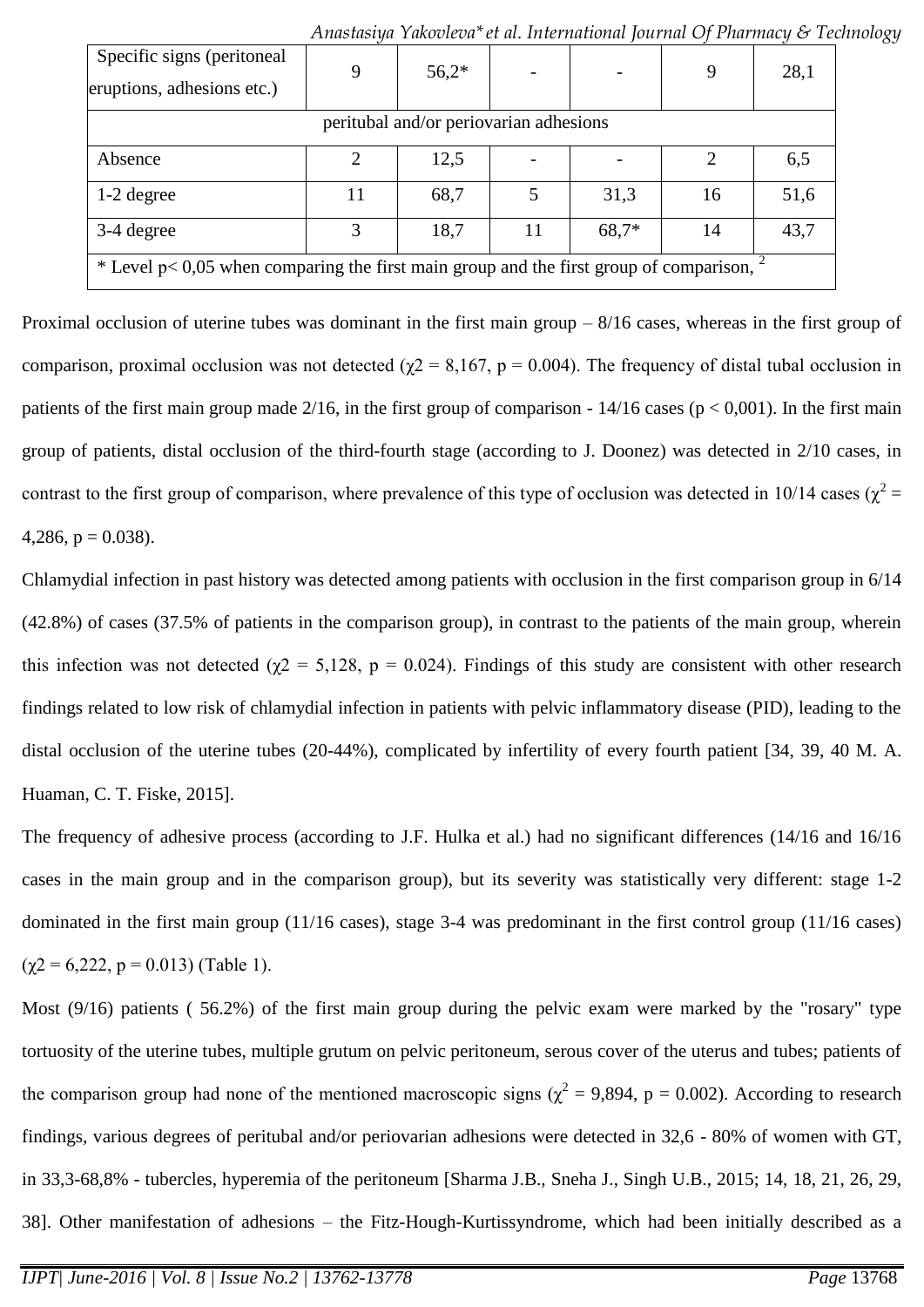chlamydial and gonorrheal infection, detected in 37,5-56% of patients with GT [Sharma J.B., Sneha J, Singh, 2015, Sharma 2007], was originally detected in one patient. According to the data provided by [14, 16, 21, 29, 30] described macroscopic signs that are pathognomonic for GT and are found in 12,6-60% of cases; therefore, they should be assessed during laparoscopy.

At the same time, the macroscopic picture changes depending on the phase of a specific process, laparoscopic picture may have no visible changes [21, 26, 27, 29, 38, Sharma J.B., Sneha J., Singh U.B., 2015, Sharma, J.B. 2015]. The second stage of this study implied evaluation of the local humoral immunity indicators through determining the level of immunoglobulins of A, M and G classes to Mycobacterium tuberculosis using ELISA method in the peritoneal fluid of 39 patients (mean age -  $30,25 \pm 0,96$  years) obtained during laparoscopyin 2011-2013. The examined groups were equivalent with regard to age parameters:  $30,38 \pm 0.92$  years – Group 2A,  $30,0 \pm 1.57$  years – Group 2B,  $30,42$  $\pm$  0,75 years - Group 2C (p > 0,05). The mean values of Ig A, M and G levels to TMB both in the intact and diluted PF are shown in Table 2.

**Таble 2. The level of specific immunoglobulins to tuberculosis mycobacteria in the peritoneal liquid of patients with infertility, ОD (M±SE), units.**

| Indicator | Group 2A,<br>$n=21$ | Group 2B,<br>$n=11$ | Group 2C,<br>$n=7$ | $S$ 1-2 | $S$ 1-3 | $S$ 2-3 |
|-----------|---------------------|---------------------|--------------------|---------|---------|---------|
|           |                     |                     | <b>Intact PF</b>   |         |         |         |
| IgA       | $0,783 \pm 0,09$    | $0,498 \pm 0,17$    | $1,646 \pm 0,16$   | 0,158   | 0,021   | 0,041   |
| Ig M      | $2,550\pm0,16$      | $1,253\pm0,53$      | $3,500 \pm 0,46$   | 0,020   | 0,087   | 0,164   |
| IgG       | $0,773\pm0,09$      | $0,516 \pm 0.23$    | $1,565 \pm 0,32$   | 0,264   | 0,030   | 0,025   |
|           |                     |                     | Diluted PF         |         |         |         |
| IgA       | $0,114\pm0,02$      | $0,079 \pm 0,01$    | $0,194\pm0,1$      | 0,233   | 0,262   | 0,245   |
| Ig M      | $0,377 \pm 0,06$    | $0,367 \pm 0,12$    | $0,464\pm0,27$     | 0,939   | 0,658   | 0,744   |
| IgG       | $0,188 \pm 0,02$    | $0,131\pm0,02$      | $0,280\pm0,07$     | 0,137   | 0,128   | 0,067   |

Statistically significant differences in the Ig level in the comparison groups were obtained during the study of intact PF. The permanently high level of specific Ig A in the intact PF in patients from Group 2B with GT (1,646  $\pm$  0,16 OD), along with high levels of Ig G (1,565  $\pm$  0,32 OD) detected in the patients of this group, confirmed genital localization of the specific process and the slow pace of reduction in antibody levels after specific therapy (Table 2). Laparoscopic treatment of patients from this group was performed 2-7 months after completion of the basic TB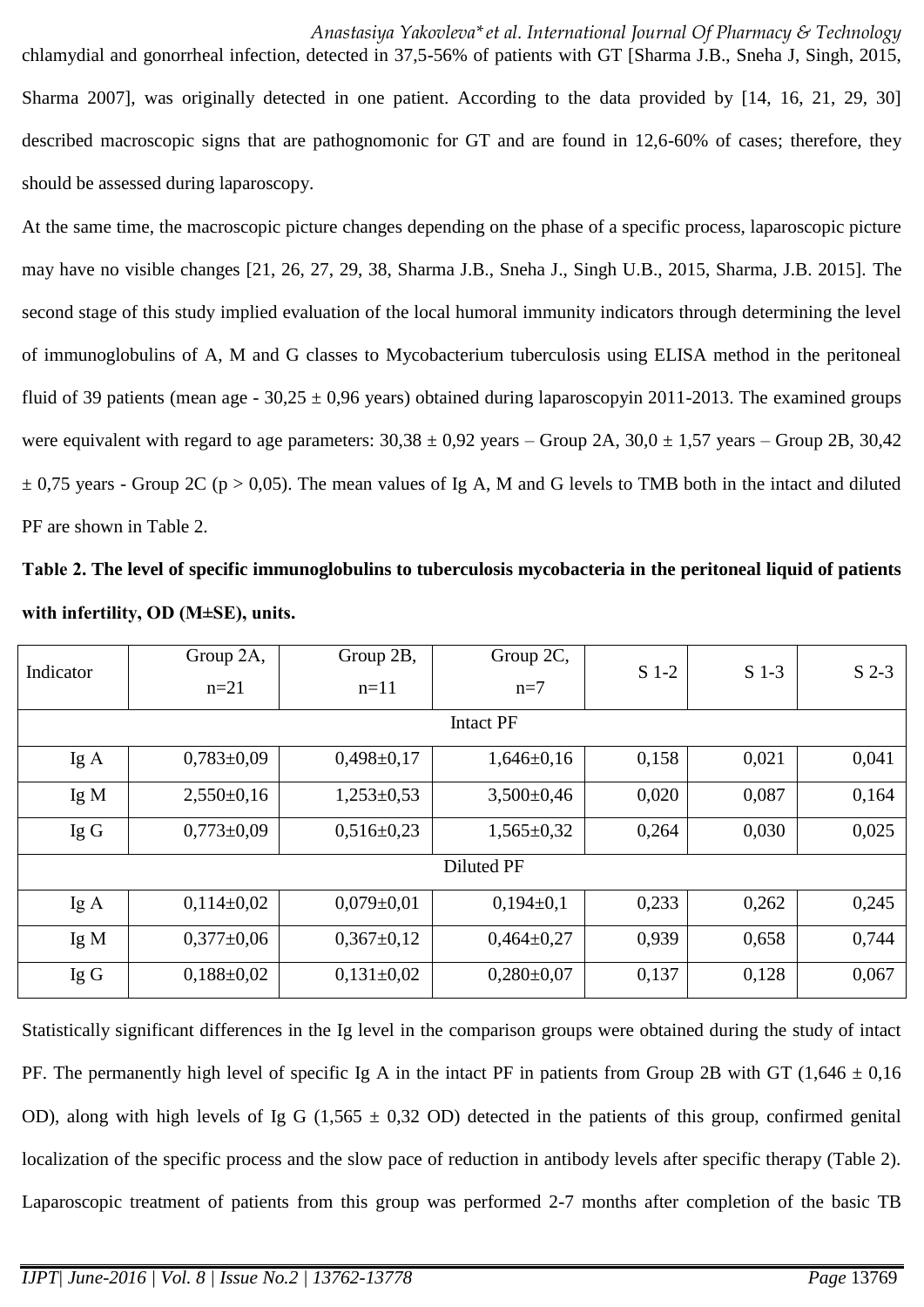*Anastasiya Yakovleva\*et al. International Journal Of Pharmacy & Technology*  treatment course. The level of specific Ig M in the intact peritoneal fluid of patients with TPIF (Group 2A) made  $2,550 \pm 0.16$  OD, which exceeded the level of the corresponding indicator in the group of patients with infertility, not associated with uterine tube involvement (Group 2B) - 1,253  $\pm$  0 53 OD (P = 0.020). Indicators reflecting the levels of Ig A and IgG, had no statistically significant differences in the studied groups. Taking into account the findings related to Ig M informativity to TMB in the intact peritoneal fluid of patients with TPIF (2A), the authors determined the Ig M level to M. tuberculosis in the intact PF among the patients of the first stage of the study (TPIF combined and without GT: the first main and the first comparison group) (Table 3).

**Тable 3. Ig М level to M. tuberculosis in the intact PF among the patients of different groups, OD (M±SE).**

| Groupsofcomparison                               | $M \pm SE$     | P <sub>25</sub> -P <sub>75</sub> |
|--------------------------------------------------|----------------|----------------------------------|
| The first main group<br>$TPIF+GT(n=16)$          | $2,950\pm0,12$ | 3, 172 - 2, 728                  |
| The first group of comparison<br>$TPIF+GT(n=16)$ | $1,684\pm0,29$ | 2,507-0,861                      |

The IgM level is 1.75 times higher than the index value in the first control group ( $p = 0.031$ ). Keeping in mind the obtained findings, the authors established the significant IgM level for specific humoral immune response in the peritoneal fluid during GT diacrisis in women with TPIF. Given the IgM level to M. tuberculosis is less than 2.5 OD, active tuberculosis process was absent; 2.7 OD and higher indicated the active and specific TB process.

In order to identify significant endoscopic and immunological characteristics for early detection of tuboperitoneal infertility associated with genital tuberculosis, cluster analysis was carried out among patients with TPIF  $(n = 32)$ (Figure 2).



**Figure 2** – **Clinical-endoscopic and immunological signs in patients with tubal-peritoneal infertility.**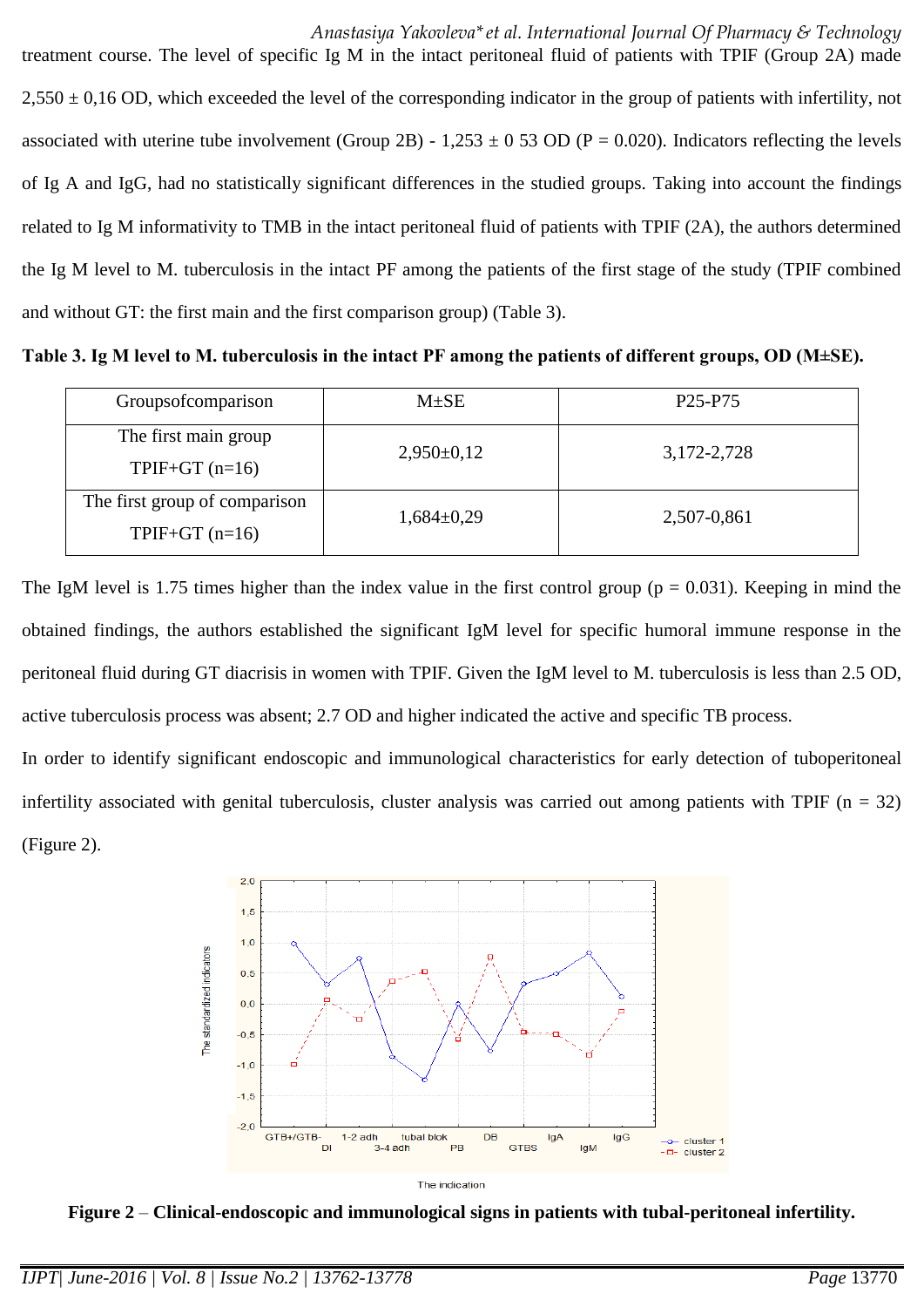Notes: GTB + - genital tuberculosis; GTB-absence of genital tuberculosis; DI – infertility duration; 1-2 adh –1-2 degrees of adhesions; 3-4 adh - 3-4 degrees of adhesions; tubal block – the presence of uterine tube occlusion according to hydrotubation data; PB - proximal uterine tube occlusion; DB - distal uterine tube occlusion; GTBS – specific laparoscopic signs; Ig A – immunoglobulins of A class to TMB in the peritoneal fluid; Ig M – immunoglobulins of M class to TMB in the peritoneal fluid; Ig G – immunoglobulins of G class to TMB in the peritoneal fluid

According to the results of variance analysis by clustering method (STATISTICA-6), two clusters were determined. For the first cluster, the following signs were determined: the "genital tuberculosis" diacrisis, infertility duration exceeding 5 years, the prevalence of adhesive process of 1-2 stage, according to the laparoscopic data, along with rare signs of tube occlusion, with a predominance of proximal occlusion; the presence of "peritoneal signs" was macroscopically more often noted (eruptions on the peritoneum of the pelvic organs and the band adhesions of the uterine tubes), higher levels of immunoglobulins of A, M and G classes to TMB in the intact peritoneal fluid. For the 2nd cluster, the following signs were determined: the unconfirmed diacrisis of "genital tuberculosis", infertility duration up to 5 years, the prevalence of uterine appendages adhesions of 3-4 stage according to the laparoscopy, along with apparent signs of uterine tubes occlusion, with predominant distal occlusion; the presence of "peritoneal signs" was macroscopically rarely detected (multiple grutum on pelvic peritoneum and band adhesion of uterine tubes), lower levels of A, M and G immunoglobulins to TMB in the intact peritoneal fluid.

Thus, clustering gave the possibility to identify the main features typical for TPIF and GT, with the utmost diacritic importance. Tuboperitoneal infertility during GT, as compared with patients with TPIF, not associated with genital tuberculosis, is characterized (in decreasing order) by: the increased level of specific Ig M in the peritoneal fluid ( $F =$ 37,9, p< 0,001), non-typical distal occlusion of the uterine tubes, unlike the proximal ( $F = 21.0$ , p< 0,001) and partial occlusion of the uterine tubes, maintaining their patency ( $F = 15.9$ ,  $p < 0.01$ ) non-typical expressed adhesions of 3-4 stage (according to Hulka), which is more common during TPIF not linked to tuberculosis (F = 11,6, p < 0,01), as compared with the adhesion process of 1-2 stages ( $F = 5,09$ ,  $p < 0, 05$ ); the increase in the level of specific Ig A in peritoneal fluid ( $F = 4.7$ ,  $p < 0.05$ ) matters for patients with clinically cured GT.

The use of laparoscopic method in the GT diacrisis is being discussed [14, 18, 21, 30, 38 Sharma JB, Sneha J, Singh, 2015]. According to some researchers, laparoscopy is an invasive, expensive, but non-specific method of GT diacrisis, although it is possible to identify specific characteristics of this disease and to obtain research samples [21,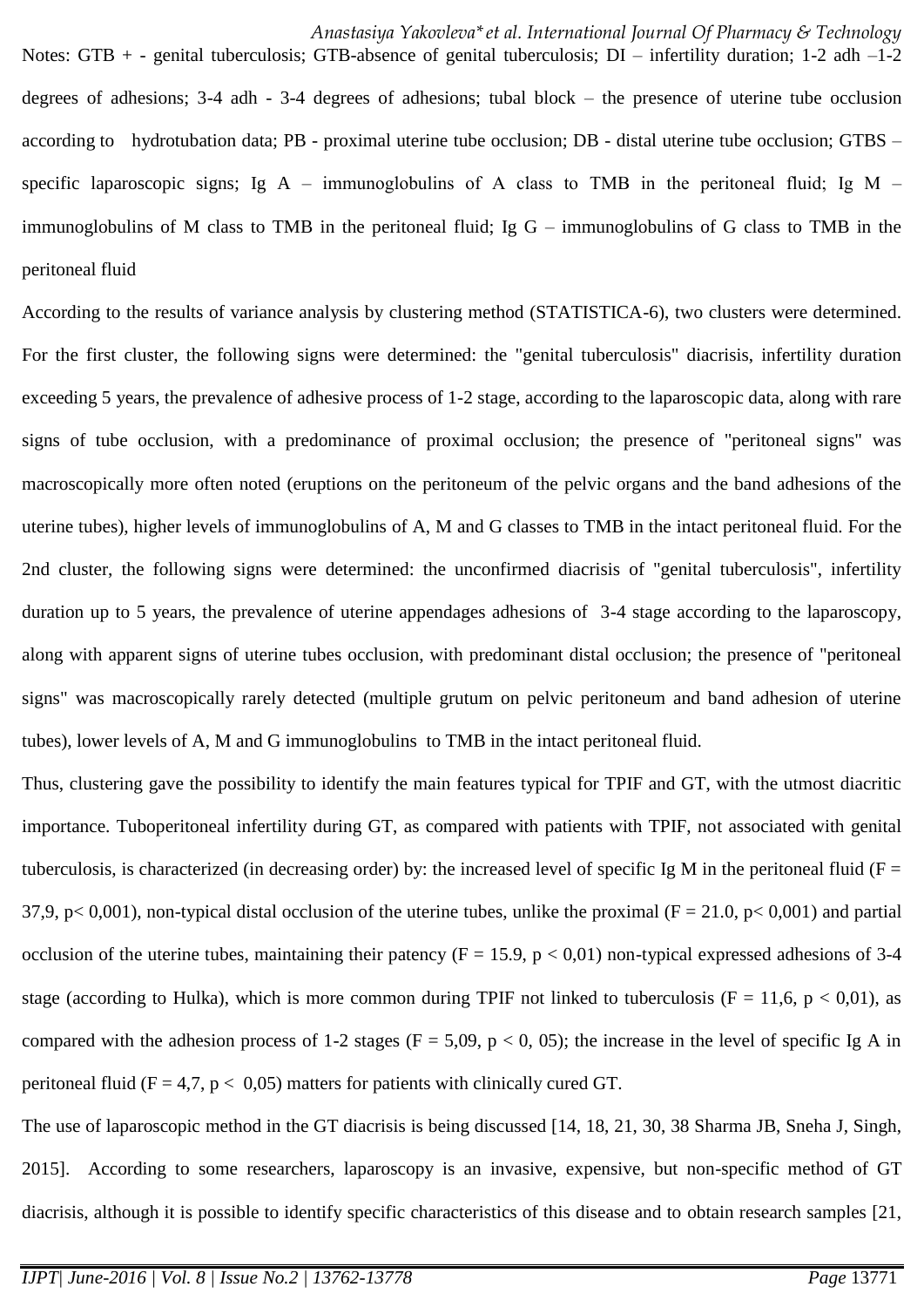26, 38]. Along with laparoscopy, hysteroscopy and other endoscopic procedures associated with operational risk may cause activation of infection in patients with GT [18, 30]. However, most authors believe that laparoscopy with mandatory histological, microbiological, PCR study of the obtained material is suitable in the final stage of GT diacrisis [15, 16, 26, 27, 29, Sharma JB, Sneha J, Singh, 2015, Sharma JB 2015]. Both Russian and foreign researchers consider that the data providing the possibility to suspect a disease are obtained through laparoscopy only in 26,3-59,7% of GT cases, thus only in 9-16% of cases specific nature of that process was verified [Geetika Jain, 2015, Sharma JB, Sneha J, Singh, 2015, Khanna A, Agrawal, 2011, Kulshrestha V, Kriplani A,2011, Vasilyev 2000, R.B. [Thangappah,](http://www.ncbi.nlm.nih.gov/pubmed?term=%22Thangappah%20RB%22%5BAuthor%5D) 2011]. The original results reflect the presented data – in 56,2% of cases TPIF signs were detected through laparoscopy.

The infertility problem caused by genital tuberculosis is actual and GT clinical signs along with assessment of informational content related to its standard diacrisis are being studied. However, the information regarding the application of new diagnostic technologies, including immunological inspection of women with infertility associated with GT is limited [E.N. Kolachevskaya, 1996; A.N. Oleynik, 2007, Sharma J.B., 2015; VenkannaBhanothu, Vemu Lakshmi, 2015; S.K. Mondal; Т.К. Dutta, 2009, S.K. Mondal, 2013]. Some research papersdealing with theChlamydia infection problem [Novikov, Klinyshkova, 2006; Gasparov, Klinyshkova 2005, Coppus S. F. P. J, 2011] also include the search of modern methods that could allow diagnosing salpingitis in case of infertility as well as studies related to the specific humoral immune response at the local level. ELISA studies became a priority in differential diagnosing of TB, especially its extrapulmonary forms [StarshinovaА.А., КоrnееvаА.А., 2011, Andersen P., Doherty T., 2007; Lalvani A., 2007; Steingardt K., 2009]. In this respect, a number of researchers showed the role of cellular and humoral immunitysystems in women, including women with infertility – in the presence of extrapulmonary TB, the immune response is developed by the mixed type, along with the increase in specific proliferation of T-lymphocytes and high level of antitubercular antibodies (АТАВ) - the Ig M level and the АТАВ level is increased in most patients with active GT, the Ig G level is increased in patients who were subject to clinical treatment of GT. [John C, SimrenМ, 2014; Venkanna B, Vemu L, 2015; Baykeev R.F., Nefedova L.N., 2012; ShalyginК. V., 2005; Omrani M., Ansari M.H.,2009].

The extrapulmonary tuberculosis is currently studied in terms of assessing the immunity factors at the local level – in biological liquids and infected tissues. Most studies show the existence of АТАВ in the peritoneal fluid of women with GT [GuchetelЕ.V., Mokritskaya D.Е., 2006; Gatongi D.K.., Gitan G,2005; Sharma J. B., Roy K., 2008].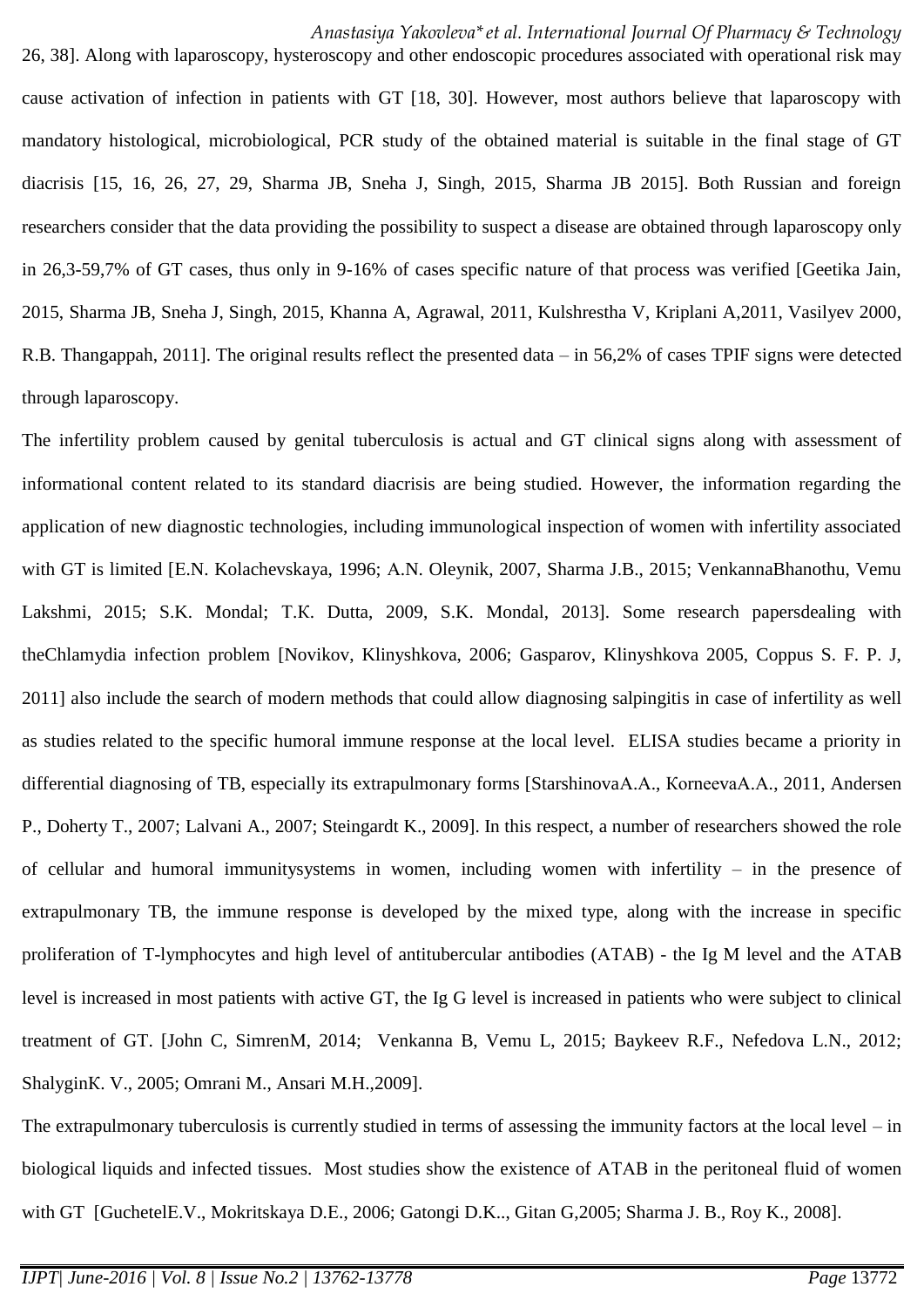### *Anastasiya Yakovleva\*et al. International Journal Of Pharmacy & Technology*

Modern studies related to antitubercular antibodies in biological liquids of infected tissues include the ideas regarding the role of the pathological center causing apparent local immune response [GuchetelЕ.V., Mokritskaya D.Е.,2006, Phthisiatrics 2010]. There is an opportunity to diagnose female GT through the tuberkulin test - segmentaryMantoux test by using anti-gene in volume of 0,1 and 0,01, which gives the possibility to determine deviation of the quantity of antitubercular antibodies from the norm in the obtained peritoneal fluid as well as the probability of hydrosalpinx [GuchetelЕ.V., Mokritskaya D.Е.,2006]. It is possible to consider deficiency of this method, keeping in mind the fact that the study was carried out in TB dispensary as a diagnostics test (most patients with infertility were examined in general health care centers for a long time and did not go to the TB dispensary). In this case, general health care centers and gynecology departments of hospitals do not have the possibility to apply the said method. Another setback of the described method implies the fact that while receiving PF from the abdominal cavity, the diagnostic value of important macroscopic signs can be estimated only visually during laparoscopy. Besides, the assessment of total АТАВ doesn't give the possibility to assess the levels of specific A, M and G immunoglobulins to МВT, which is very important in terms of defining phases of current and activity of specific processes [Phthisiatrics , 2010; Steingardt K., Dendukuri N., 2009 Omrani M., Ansari M.H.,2009].

The authors for the first time determined the levels of specific A, M and G immunoglobulins to MBT in the integral peritoneal fluid by using the enzyme-linked immunoassay with the view of studying the indicators of local specific humoral immunity. The integral peritoneal fluid was received at a laparoscopy in the first phase of a menstrual cycle. The level of specific Ig M (2,550±0,16 OD) to MBT in patients with TPIF exceeded twofold the same level in the group of patients with infertility which was not associated with TPIF  $(1,253\pm0,53$  OD) (r=0,020). This can serve as a marker of active tubercular process in the group of patients with TPIF.

Given the obtained results, the authors consider it effective and reasonable that medical diagnostic laparoscopy be conducted in patients with infertility at the examination stage in general health services, combined with determination of clinical, endoscopic and immunological characteristics of the specific tissue immunity typical for tuboperitoneal infertility associated with genital tuberculosis. This tactic would reduce the time of GT diacrisis and improve treatment outcomes in this group of patients.

#### **Conclusions**

1. The patients with tuboperitoneal infertility affected by GT regardless of the stage related to a particular process (active, old) were characterized by long-lasting infertility (over 5 years), the prevalence of proximal tubal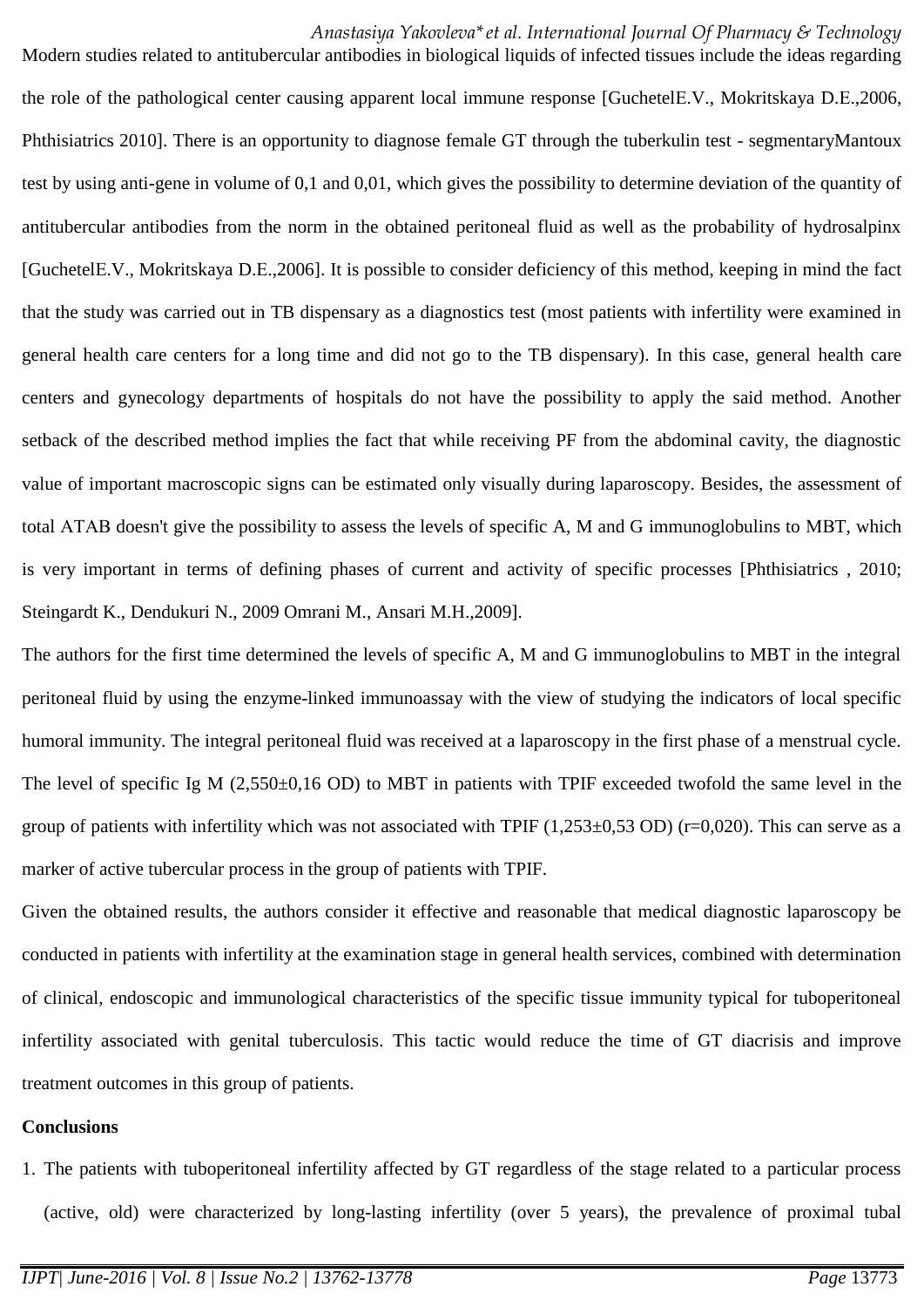*Anastasiya Yakovleva\*et al. International Journal Of Pharmacy & Technology*  occlusion, compared with infertile patients without genital tuberculosis, with predominance of distal occlusion, the expressed adhesion process of the uterine appendages and the increased rate of Chlamydial infection in past history.

- 2. Determination of specific TB tissue immunity in the intact peritoneal fluid is regarded as an informative diacritic method.
- 3. Taking into account the increased level of Ig M to M. tuberculosis in patients with TPIF as compared to this indicator in the group of patients with infertility, not associated with uterine involvement, women with laparoscopically verified TPIF can be considered as a risk group related to GT.
- 4. In patients with tubal infertility and active genital tuberculosis, the Ig M level to M. tuberculosis in the intact peritoneal fluid exceeded the relevant value in the group of patients with tuboperitoneal infertility, not associated with genital tuberculosis, which justifies the use of cluster analysis with a view to clarify the etiology of infertility.
- 5. Cluster analysis gave the possibility to identify the following main features of tuboperitoneal infertility associated with genital tuberculosis: the increase in specific Ig M level in the intact peritoneal fluid, the proximal tubal occlusion, partial occlusion of the uterine tubes and their patency preservation, the incomplete adhesions of 1-2 stage; in addition, the increase in the level of specific Ig A in the peritoneal fluid matters for patients with clinically cured GT.

### **Abbreviations**

- **PID –** pelvic inflammatory disease
- **GТ** genital tuberculosis
- **ELISA** enzyme-linked immunoassay
- **MBT**  Mycobacterium tuberculosis
- **ОD** optical density
- **PF** peritoneal fluid
- **PCR** polymerase chain reaction
- **ТPIF** tuboperitoneal infertility factor
- **Ig** immunoglobulin

### **Competing interests**

The authors declare that they have no competing interests.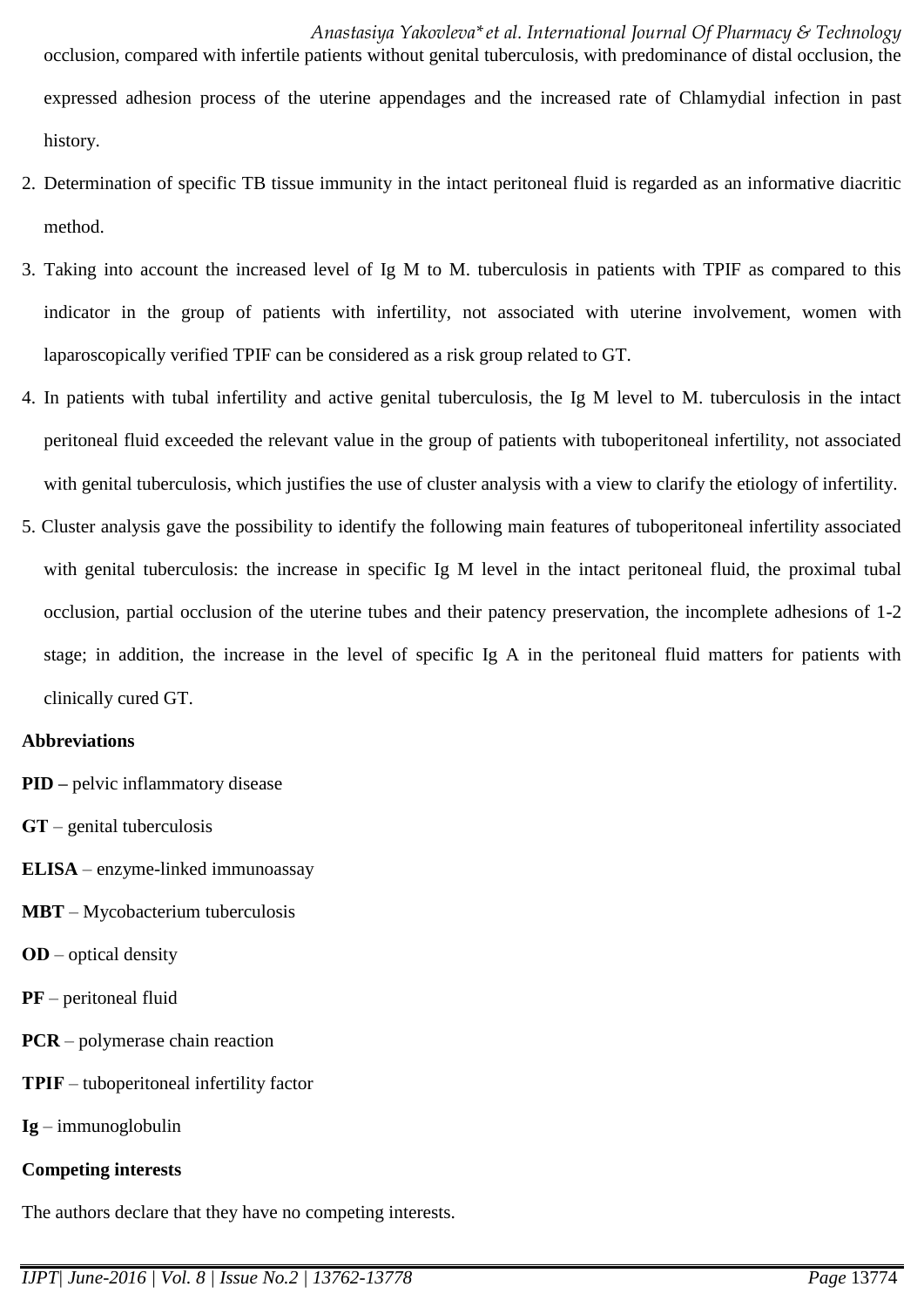### **Authors' contributions**

The study was planned by T.V. Klinyshkova. The endoscopic treatment of patients was carried out by T.V. Klinyshkova, N.B. Frolova and Y.V. Kuzmenko. A.A. Yakovleva observed the patients with infertility associated with GT and was in charge of the text. Т.V. Klinyshkova, А.А. Yakovleva and М.А. Plekhanovaanalysed the obtained results. All the authors have read and approved the final version of the manuscript.

### **Acknowledgements**

This project was presented at several competitions and is the winner of the All-Russian conference of young scientists "Young Russia: advanced technology" (2011). "UMNIK" (2012) and the All-Russian competition research, applied and organizational projects of young scientists with international participation (2014).

### **References**

- 1. Infertile couple. Current approaches to diacrisis and treatment / Ed. by G.T. Sukhih, T.A. Nazarenko. 2nd ed. revised and enlarged. - M .: GEOTAR-Media, 2010. - 784 p.
- 2. Epidemiology of female infertility in the Trans-Baikal Region / T.E. Belokrinitskaya, L.I. Anokhova, N.I. Frolov, S.A. Iozefson, I.B. Plotkin [et al.] // Proceedings of the VIII International Congress on Reproductive Medicine. - Moscow, 2014. - P. 10-11.
- 3. Kolesnikova L.I. The modern view on the problem of genital TB / L.I. Kolesnikova, O.Y. Leshchenko, N.V. Popova // Proceedings of the XIII All-Russian Scientific Forum "Mother and Child". - Moscow, 2011. - p. 278- 279.
- 4. Tubal infertility and in vitro fertilization / A.V. Konovalova, A.A. Solomatina, Naumenko A.A., Stepanov K.I. [et al.] // Russian Bulletin of obstetrician-gynecologist. - 2011. - Vol. 11, No. 2. - p. 75-78.
- 5. Nazarenko T.A., Lopatin T.V., Durinyan E.R. Modern methods of ovulation induction andinfertility treatment. Moscow, 2011. – 82 pp.
- 6. Dubinskaya E.D. Diacritical capabilities of hysterosalpingography and hysterosolpingosonography in patients with infertility and adhesive process in the pelvis. Dubinskaya E.D., Gasparov A.S., Barabanov O.E., Vekilyan O.M. et al. // Gynecology - 2012 - Vol. 14 – No. 2. - p. 78-80.
- 7. Coppus S. F. P. J., Land J. A., Opmeer B. C., Steures P., Eijkemans M. J. C. et all Chlamydia trachomatis IgGseropositivity is associated with lower natural conception rates in ovulatory subfertile women without visible tubal pathology. Nov-2011 In : Human Reproduction. 26, 11, p. 3061-3067 7 p.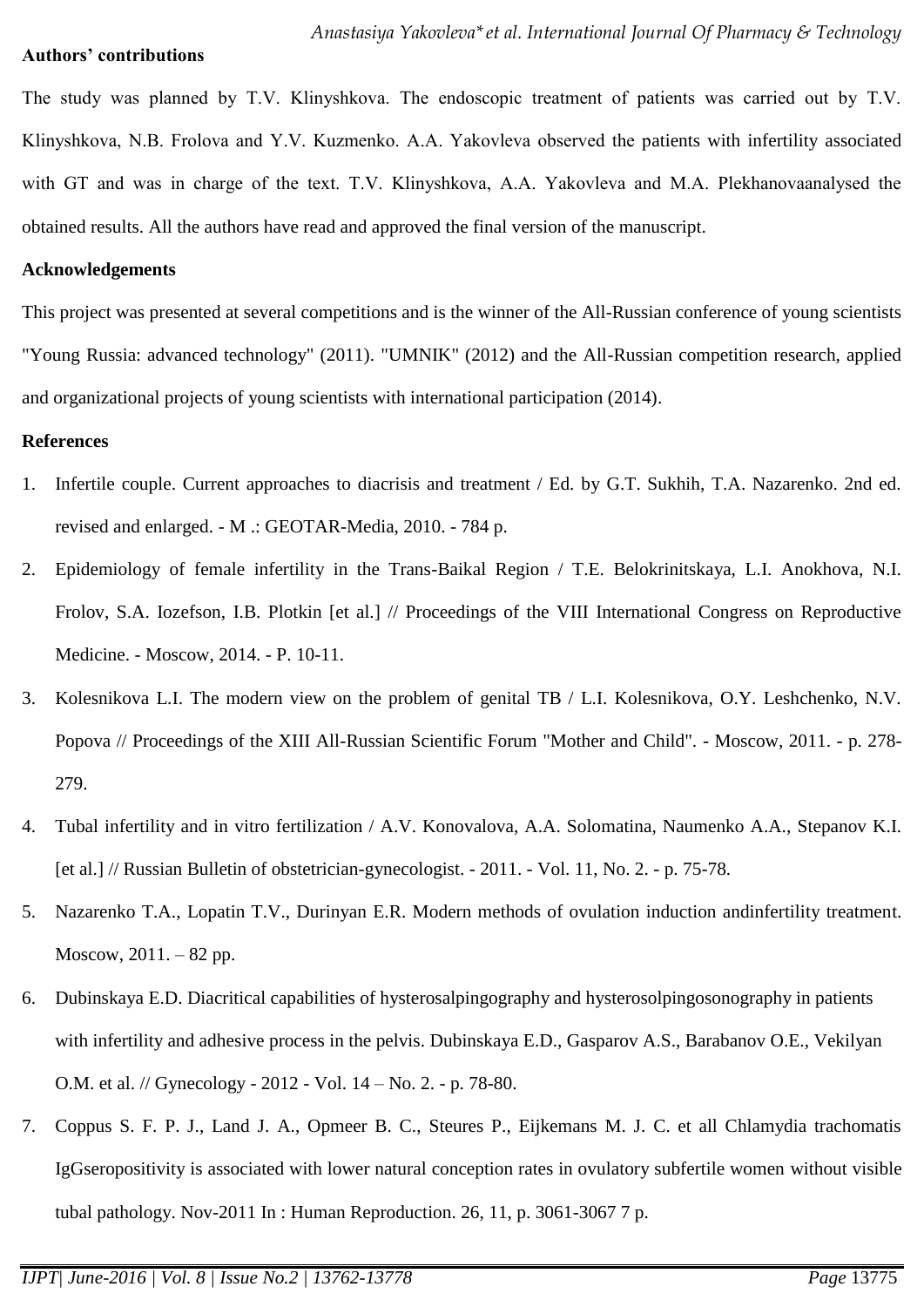- *Anastasiya Yakovleva\*et al. International Journal Of Pharmacy & Technology*  8. Briceag I, Costache A, Purcarea VL, Cergan R, Dumitru M, et all. Fallopian tubes - literature review of anatomy and etiology in female infertility. J MedLife. 2015 Apr-Jun;8(2):129-131
- 9. World Health Organization. Global tuberculosis report 2012 [Electronic resource] / Access mode: [http://www.who.int/tb/publications/global\\_report/gtbr12\\_main.pdf.](http://www.who.int/tb/publications/global_report/gtbr12_main.pdf)
- 10. Kolesnikova L.I. The modern view on female genital TB problem / L.I. Kolesnikova, O.Y. Leshchenko, A.B. Malanova // Obstetrics and Gynecology. - 2014. – No. 2., p. 24-29.
- 11. KulchavenyaЕ. Extrapulmonary tuberculosis: are statistical reports accurate? The Adv Infect Dis. 2014 Apr; 2(2): 61–70. doi: 10.1177/2049936114528173
- 12. Kulchavenya E.V. Selected questions of phthisiourology / E.V. Kulchavenya, V.A. Krasnov. Novosibirsk. Nauka, 2010. 142 p.
- 13. Rajamaheshwari N. Pelvic tuberculosis. Ind. J. Med. Microbio 2009 27(4): 361–363.
- 14. Kolachevskaya E.N. Tuberculosis of female genitals / E.N. Kolachevskaya. Moscow: Medicine, 1996. 240 p.
- 15. Extrapulmonary TB / ed. by Vasilyev A.V. St. Petersburg: Folio, 2000. 568 p.
- 16. [Ghosh K.](http://www.ncbi.nlm.nih.gov/pubmed?term=%22Ghosh%20K%22%5BAuthor%5D), [Chowdhury](http://www.ncbi.nlm.nih.gov/pubmed?term=%22Chowdhury%20JR%22%5BAuthor%5D) J.R. Tuberculosis and female reproductive health. [J. Postgrad Med.](http://www.ncbi.nlm.nih.gov/pubmed/22120860) 2011. Vol. 57, № 4. – Р. 307-313.
- 17. [Kocher C.](http://www.ncbi.nlm.nih.gov/pubmed?term=%22Kocher%20C%22%5BAuthor%5D)[,Weber R,](http://www.ncbi.nlm.nih.gov/pubmed?term=%22Weber%20R%22%5BAuthor%5D) [Friedl A.](http://www.ncbi.nlm.nih.gov/pubmed?term=%22Friedl%20A%22%5BAuthor%5D) A case study of female genital tuberculosis in a Western European setting. [Infection.](http://www.ncbi.nlm.nih.gov/pubmed/21153428) 2011 Feb; 39(1):59-63.
- 18. Sharma J. B., Pushparaj M, Roy К, Jain S.K. Increased complication rates associated with laparoscopic surgery among patients with genital tuberculosis Published Online: March 08,2010.DOI:http://dx.doi.org/10.1016/j.ijgo.2010.01.011
- 19. Yakovleva A.A. Development of treatment tactics of patients with infertility associated with genital tuberculosis: Synopsis. PhD thesis. PhD in Medical Sciences. Omsk, 2014 – 23p.
- 20. Chhabra S., Saharan К.,Pohane D. Pelvic tuberculosis continues to be a disease of dilemma case series. Indian J. Tuberc. – 2010. – Vol. 57, № 2. – Р. 90-94
- 21. Khanna A., AgrawalА. Markers of genital tuberculosis in infertility. SingaporeMed. J. 2011. Vol. 52, № 12. – Р. 864-867.
- 22. S.I. Kayukova Tuberculosis of female genitals the difficulty of diacrisis of a rare form of extrapulmonary tuberculosis / S.I. Kayukova // Modern problems of science and education. - 2012. - № 1. - p. 43-49.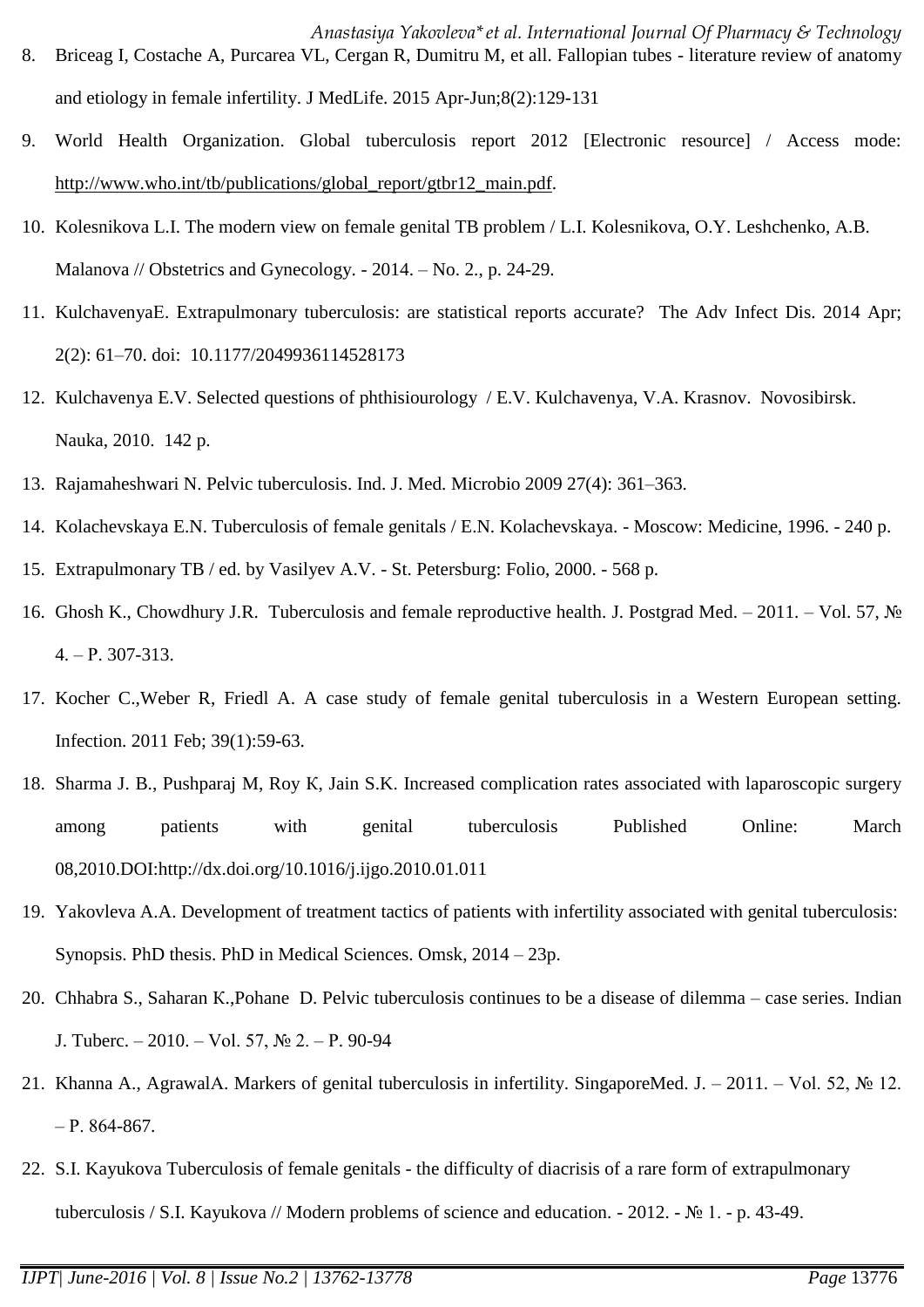- 24. Mondal S.K., DuttaТ.К. A ten year clinicopathological study of female genital tuberculosis and impact on fertility. J. NepalMed. Assoc. – 2009. – Vol. 48, № 173. – Р. 52-57.
- 25. Mondal SK. Histopathologic analysis of female genital tuberculosis: a fifteen-year retrospective study of 110 cases in eastern India. TurkPatolojiDerg. 2013;29(1):41-5. doi: 10.5146/tjpath.2013.01146.
- 26. Bhanothu V , Theophilus J. P, Rozati R. Use of Endo-Ovarian Tissue Biopsy and Pelvic Aspirated Fluid for the Diagnosis of Female Genital Tuberculosis by Conventional versus Molecular methods. PLOSONE May 21, 2014. DOI: 10.1371/journal.pone.0098005
- 27. [Thangappah R.B.](http://www.ncbi.nlm.nih.gov/pubmed?term=%22Thangappah%20RB%22%5BAuthor%5D), [Paramasivan](http://www.ncbi.nlm.nih.gov/pubmed?term=%22Paramasivan%20CN%22%5BAuthor%5D) C.N., [Narayanan](http://www.ncbi.nlm.nih.gov/pubmed?term=%22Narayanan%20S%22%5BAuthor%5D) S. Evaluating PCR, culture & histopathology in the diagnosis of female genital tuberculosis. [Indian J. Med. Res.](http://www.ncbi.nlm.nih.gov/pubmed/21808133) – 2011. – Vol. 134,  $\mathbb{N}^{\circ}$  1. – P. 40-46.
- 28. Shrivastava G., Bajpai T., Bhatambare G.S., Patel K.B. Genital tuberculosis: Comparative study of the diagnostic modalities. J HumReprodSci. 2014 Jan;7(1):30-3. doi: 10.4103/0974-1208.130817.
- 29. Phthisiology. National Leadership: CD-ROM included. / Association of medical quality standards; Ed. M.I. Perelman.- M: GEOTAR Media, 2010. - 504 p. (National guidelines) (national priority projects - "Health").
- 30. [Prasad S,](http://www.ncbi.nlm.nih.gov/pubmed?term=%22Prasad%20S%22%5BAuthor%5D) [Singhal M,](http://www.ncbi.nlm.nih.gov/pubmed?term=%22Singhal%20M%22%5BAuthor%5D) [Negi SS,](http://www.ncbi.nlm.nih.gov/pubmed?term=%22Negi%20SS%22%5BAuthor%5D) [Gupta S,](http://www.ncbi.nlm.nih.gov/pubmed?term=%22Gupta%20S%22%5BAuthor%5D) [Singh S](http://www.ncbi.nlm.nih.gov/pubmed?term=%22Singh%20S%22%5BAuthor%5D) et all. Targeted detection of 65kDa heat shock protein gene in endometrial biopsies for reliable diagnosis of genital tuberculosis. [Eur J ObstetGynecolReprodBiol.](http://www.ncbi.nlm.nih.gov/pubmed/22142816) 2012 Feb;160(2):215-8. Epub 2011 Dec 3.
- 31. [Bose M.](http://www.ncbi.nlm.nih.gov/pubmed?term=%22Bose%20M%22%5BAuthor%5D) Female genital tract tuberculosis: how long will it elude diagnosis[?Indian J Med Res.2](http://www.ncbi.nlm.nih.gov/pubmed/21808128)011 Jul;134(1):13-4.
- 32. Fillion A, Koutlidis N, Froissart A, Fantin B. Investigation and management of genito-urinary tuberculosis. RevMedInterne. 2014 Dec;35(12):808-14. doi: 10.1016/j.revmed.2014.07.006. Epub 2014 Sep 17.
- 33. Novikov A.I. Features of local antichlamydial immunity in patients with infertility / A.I. Novikov, T.V. Klinyshkova // Bulletin of Siberian medicine. - 2005. - Vol. 4, No. 4. - pp 102-106.
- 34. Gasparov A.S. Characteristic of cellular immunity and cytokine profile of peritoneal fluid in patients with chronic salpingitis / A.S. Gasparov, Klinyshkova T.V., T.F. Sokolova // Problems of reproduction. - 2005. – No. 4. - pp 14-18.